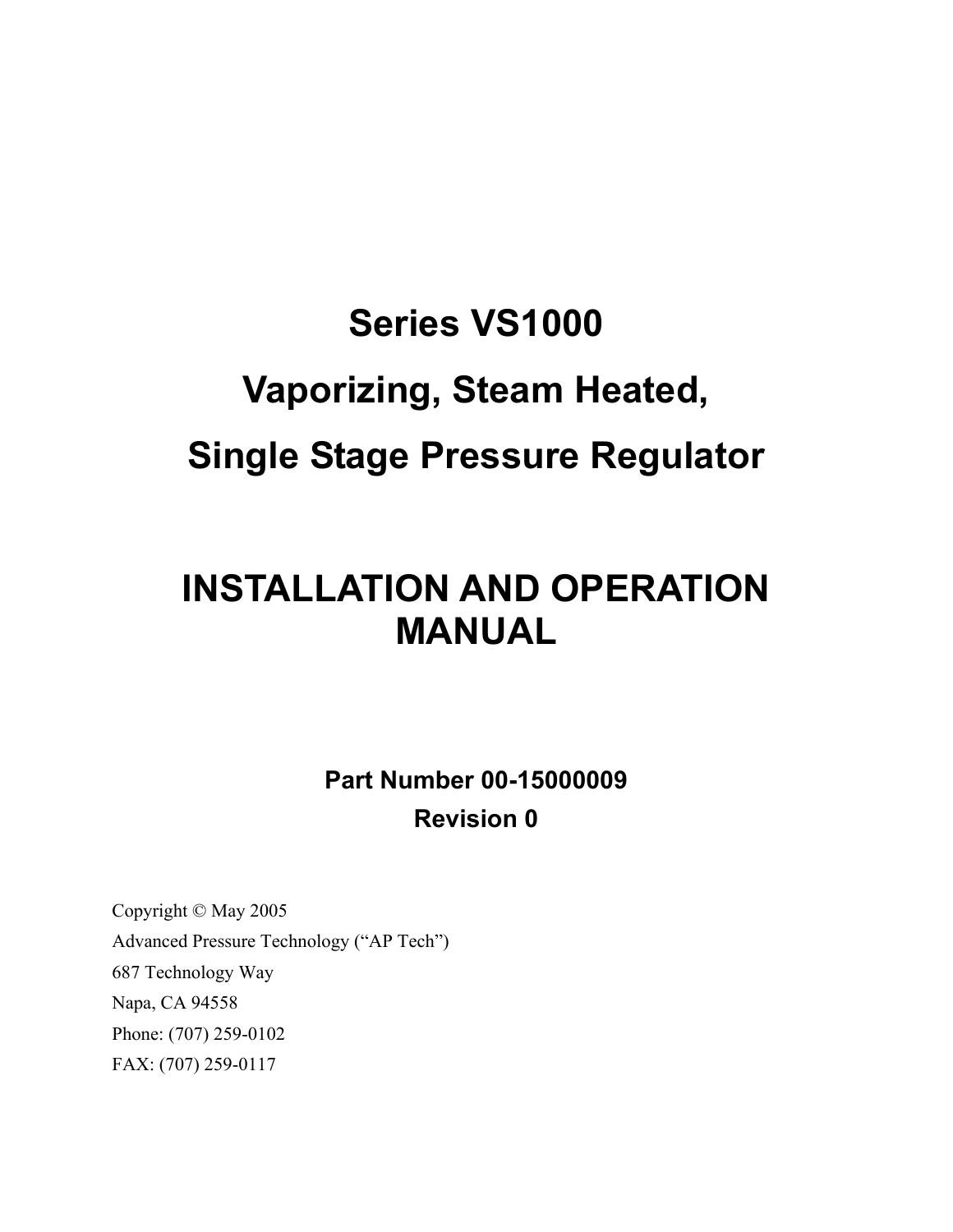# **TABLE OF CONTENTS**

| $\mathbf{1}$   |  |  |
|----------------|--|--|
| $\mathfrak{L}$ |  |  |
| 2.1.           |  |  |
| 2.2.           |  |  |
| 3 <sub>1</sub> |  |  |
| 3.2.           |  |  |
| 4.             |  |  |
| 4.1.           |  |  |
| 4.2.           |  |  |
| 4.3.           |  |  |
| 4.4.           |  |  |
| 4.5.           |  |  |
| 5.             |  |  |
| 5.1.           |  |  |
| 6.             |  |  |
| 6.1.           |  |  |
| 6.2.           |  |  |
| 6.3.           |  |  |
| 6.4.           |  |  |
| 6.5.           |  |  |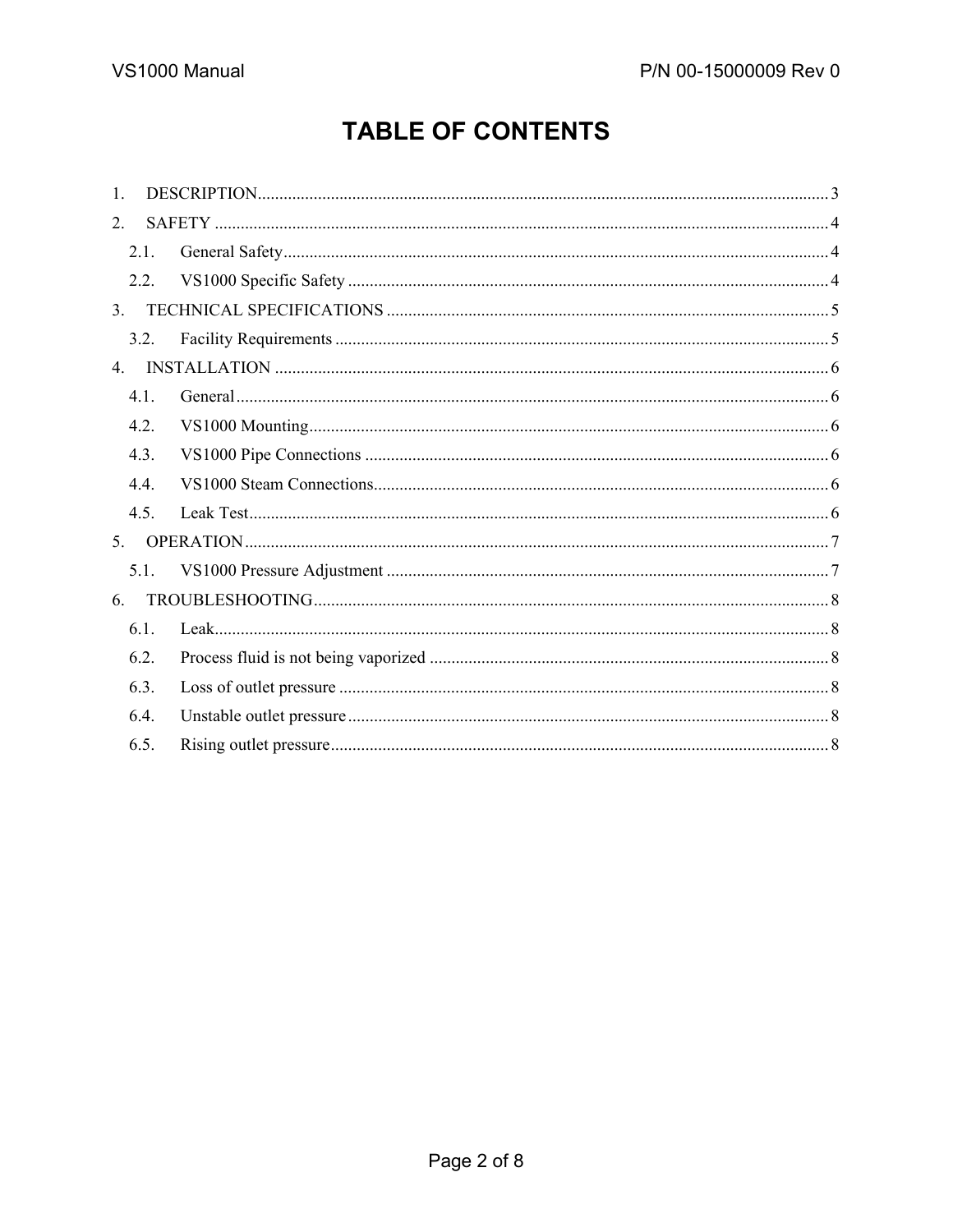# **1. DESCRIPTION**

This installation and operation manual covers the Series VS1000 vaporizing, steam heated, single stage pressure regulator. The VS1000 is primarily used to ensure that a sample of the process fluid is supplied in the vapor phase at a regulated pressure to an analytical instrument. Steam flows through the inside of a 1/2 inch (12.7 mm) outside diameter tube inserted into the regulator body. Process fluid enters the body and flows around the outside of the tube. Energy is transferred from the steam, though the tube walls, to the process fluid. The steam is isolated from the process fluid by the tube wall. The process fluid is then regulated to a lower pressure—typically less than 100 psig (6.9 bar) to supply the analytical instrument.

Refer to the catalog data sheet or contact factory for a complete list of options and specifications. A typical VS1000 regulator is shown in Figure 1.



**Figure 1. VS1000 Pressure Regulator**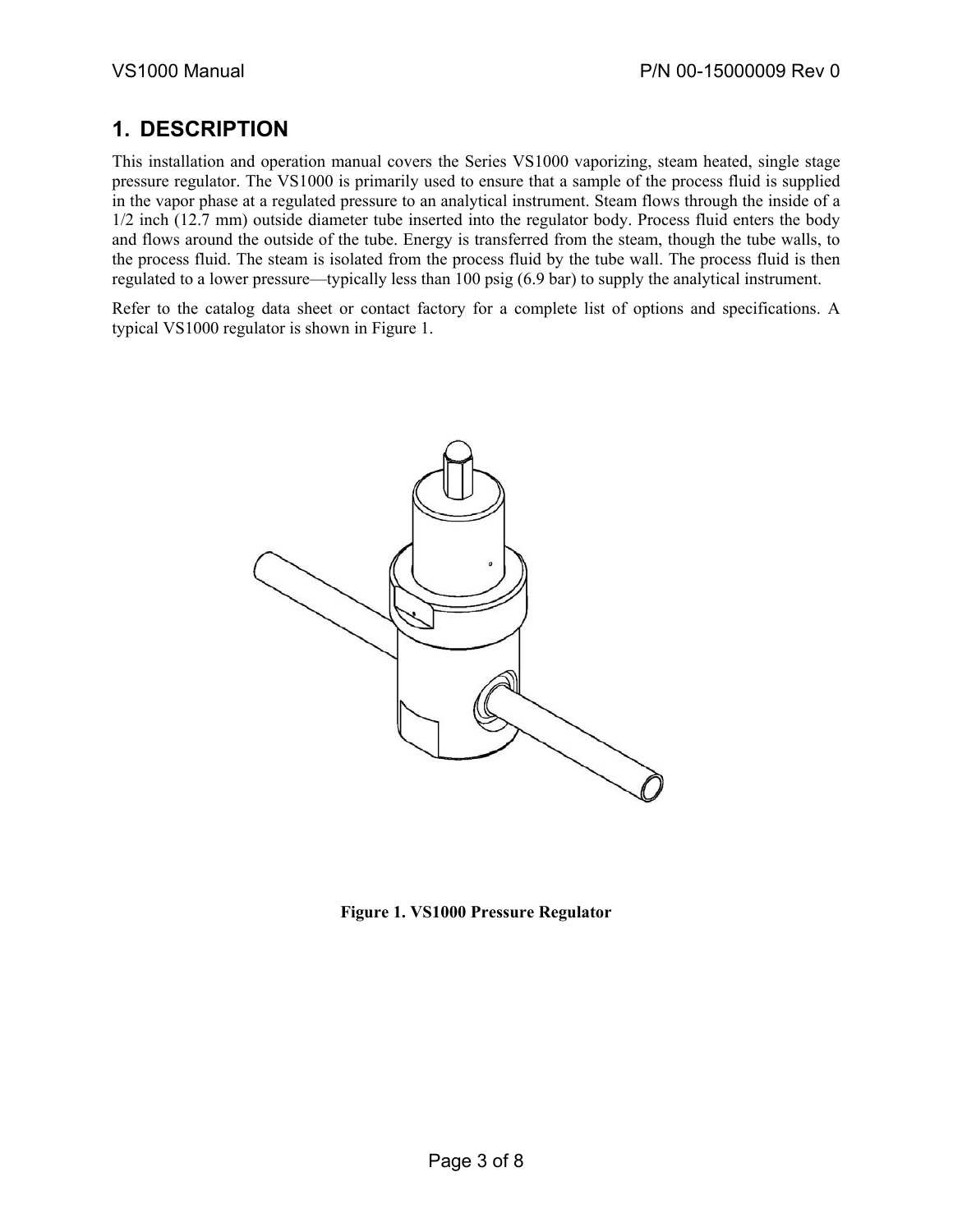# **2. SAFETY**

**The user is strongly recommended to carefully read this section covering safety information and to adhere to specific safety information located throughout this manual. This section is NOT intended to cover all safety considerations with regard to equipment usage.** 

#### **2.1. General Safety**

All technicians that install, operate, or maintain this equipment should be trained in the use and hazards of the process fluids being delivered. These hazards can include high pressure, asphyxiation, toxicity, flammability, corrosivity, etc. Material safety data sheets are available that provide detailed information on the hazards associated with a particular media and emergency exposure procedures.

Appropriate personal protective equipment should be worn at all times as recommended by the material safety data sheet for the particular process fluid. Personal protective equipment may include safety glasses, safety face shield, rubber gloves, aprons, etc.

Never exceed the maximum working pressure of the equipment. An overpressure relief device should be installed on the low-pressure side of the regulator. The outlet of the relief device should be plumbed to an appropriate location.

Equipment shall be installed in a manner that meets local, state, and federal regulations and safety guidelines.

Prior to disassembling or removing equipment, the system may need to be purged using an inert gas to remove any hazardous fluids. Purging capability and procedures are the responsibility of the user.

The equipment should be inspected for leaks upon installation and periodically during operation.

#### **2.2. VS1000 Specific Safety**



*Warning: Hot Surfaces.* The external surfaces of the VS1000 will likely reach temperatures over 212˚F (100˚C) during normal operation. Do not touch without suitable protection or first measuring surface temperature.

Steam systems contain high-pressure, high temperature water that can leak and cause severe burns and scalding. Technicians should be trained in the proper use and operation of steam systems and be aware of potential hazards.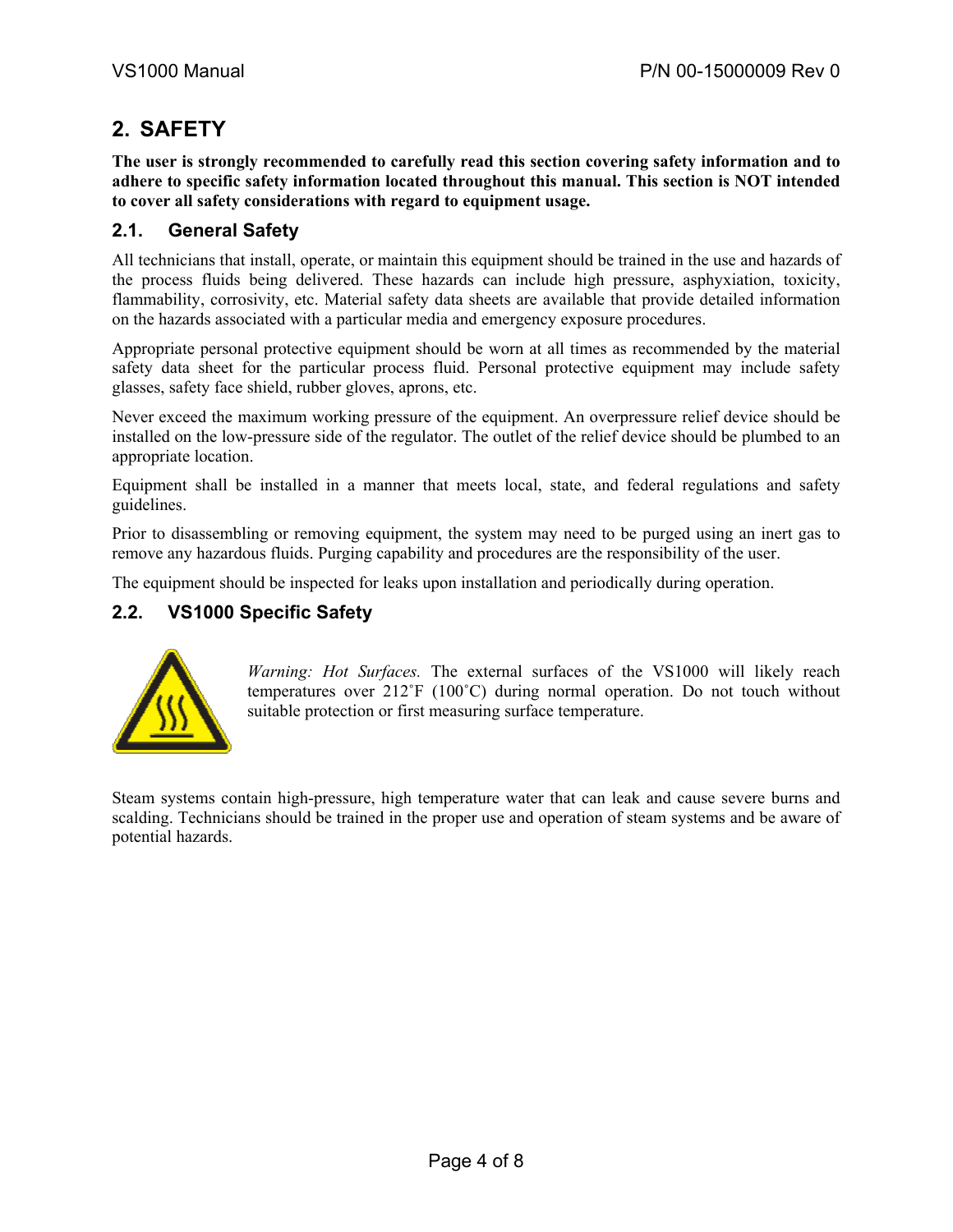# **3. TECHNICAL SPECIFICATIONS**

#### 3.1.1. Marking

The VS1000 is marked with the following information:

- Model number
- Maximum inlet pressure
- Maximum outlet pressure
- Serial number
- "HP" at high-pressure (inlet) ports
- "LP" at low-pressure (outlet) ports

**Note:** Arrows are sometimes used to point from the "HP" or "LP" text to designate more than one high-pressure or low-pressure port.

- 3.1.2. Physical (refer to catalog data sheet or contact AP Tech for more detailed information)
	- Standard regulator body dimensions are approximately 2 inch (51 mm) diameter by 6 inch (152 mm) high. Standard steam tube dimensions are 9 inch (229 mm) long and located 1 inch (25.4 mm) above the base of the regulator.
	- Weight is approximately 2.5 lbs  $(1.13 \text{ kg})$ .
	- Standard mounting of regulator is by 2 each 10-32 threaded, 0.25 inch (6.3 mm) deep holes located in the bottom of the regulator on either side of the standard inlet port. Alternately, the inlet and outlet connections can be used to secure the regulator if the connections are of appropriate size and strength, and properly supported.
- 3.1.3. Porting
	- Standard inlet: 1/8-27 NPT female
	- Standard outlet: 1/4-18 NPT female
	- Optional porting configurations available
- 3.1.4. Standard Pressure Ratings
	- 3500 psig (241 bar) maximum inlet pressure
	- $\bullet$  30 psig (2.1 bar), 100 psig (6.9 bar), 250 psig (17.2 bar), and 500 psig (34.5 bar) maximum outlet pressure options (specified when ordered)
	- Optional pressure ranges available

#### **3.2. Facility Requirements**

The following is needed to install the VS1000 at the users facility.

- Steam supply and return lines
- **Mounting brackets**
- **•** Appropriate pipe or tube fittings
- Teflon<sup>®</sup> thread tape (pipe dope sealants are not recommended as some types can leach impurities into the process fluid lines or may react with the process fluid)
- **Various tools**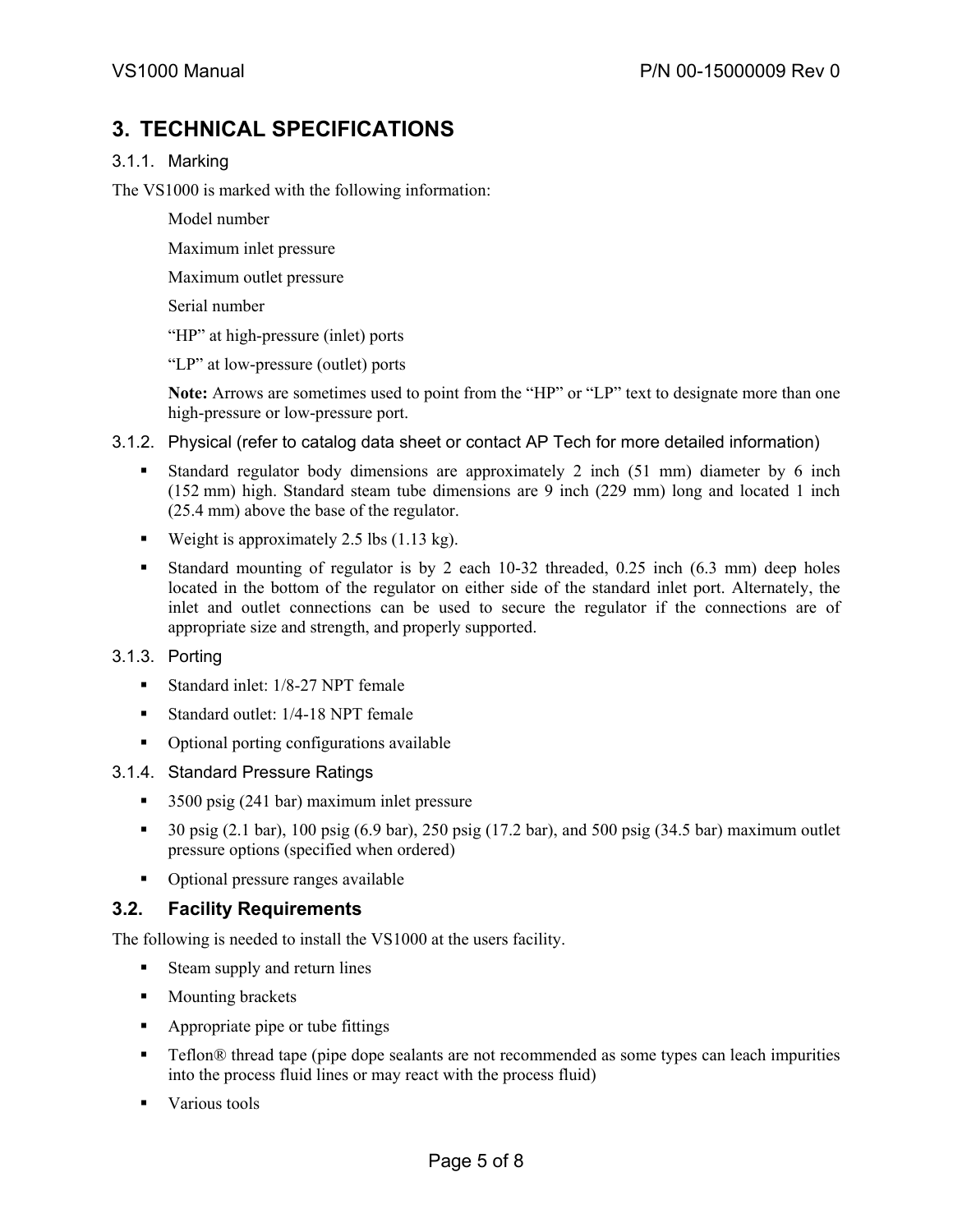# **4. INSTALLATION**

This section describes how to install the equipment at a user facility.

#### **4.1. General**

Review all pertinent safety information before proceeding with installation.

Do not drop the Series VS1000 regulator because damage may result.

Inspect the equipment before installation. If any damage is observed, contact factory for repair.

#### **4.2. VS1000 Mounting**

Mount the regulator using the two 10-32 threaded holes, located 1.50 inch (38.1 mm) apart, on the base of the regulator and on either side of the inlet port using appropriate mounting brackets. For non-standard models, consult the factory for mounting location.

#### **4.3. VS1000 Pipe Connections**

Standard connections are female NPT (internal taper pipe thread type). The inlet port is marked "HP". The outlet port is marked "LP".

Use Teflon pipe thread tape on NPT connections. On 316 stainless steel connections, it is recommended that Teflon tape is applied to the first NPT thread to prevent galling upon assembly. Use care not to apply Teflon tape such that loose tape will come free and enter the flow path.

Connect the process fluid supply line to the HP port on the regulator.

Connect a process fluid delivery line from the LP port to the intended point of use. Some installations will supply an analytical instrument with a low flow and supply a higher flow to a vent or return line to improve analyzer response time.

Verify the VS1000 is fully closed by removing the acorn nut and turning the stem fully counterclockwise using a 5/32-inch hex key until no load is being exerted on the range spring. Reinstall the acorn nut over the stem finger tight.

Label the process fluid lines with the fluid name, flow direction, operating pressure, temperature warning label, etc. as appropriate.

#### **4.4. VS1000 Steam Connections**

The VS1000 steam tube is a 1/2 inch (12.7 mm) outside diameter, 0.049 inch (1.24 mm) wall thickness 316L stainless steel tube. Connect supply and return steam lines using compression type tube fittings, automatic tube welding, or other appropriate assembly technique. Either side of the steam tube on the VS1000 can be connected to the steam supply.

Label the steam lines with the fluid name, flow direction, operating pressure, temperature warning label, etc. as appropriate.

#### **4.5. Leak Test**

It is recommended that before introduction of the process fluid that a system leak test be performed using nitrogen or clean dry air. Slowly pressurize system and use soap solution to check connections for leaks. Once operating pressure has been reached, shut off the source pressure and monitor for a pressure decay for a minimum of 4 hours.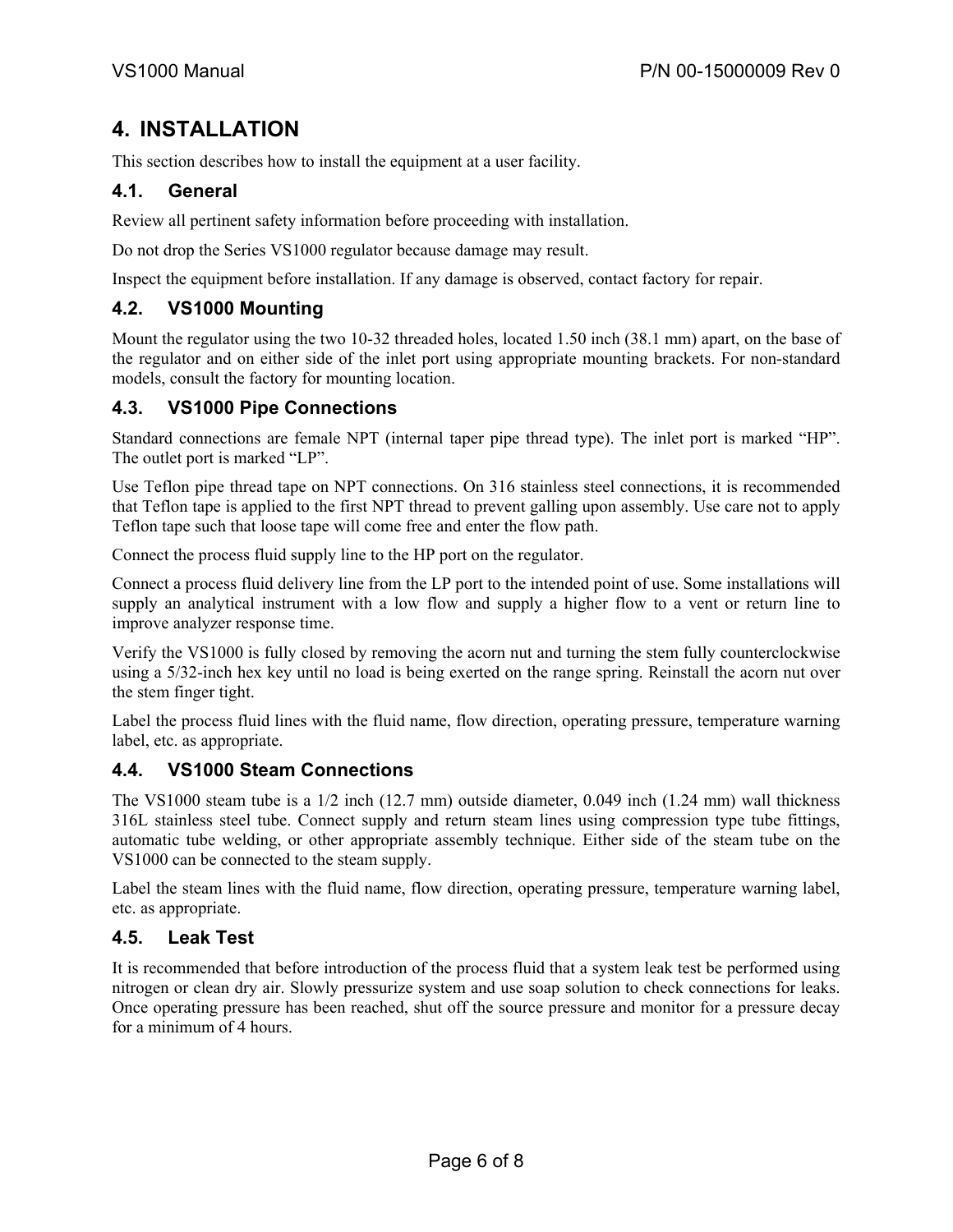# **5. OPERATION**

This section describes operation of the equipment.

#### **5.1. VS1000 Pressure Adjustment**

WARNING: If steam is being supplied to the regulator, then use appropriate protection from heat sources.

It is recommended that the pressure be adjusted with steam heating the process fluid under flowing conditions. This will prevent liquid from condensing in the low-pressure delivery line.

- Apply supply pressure to the VS1000.
- Remove the acorn nut from the stem.
- The outlet pressure is adjusted by rotating the stem with a 5/32 inch hex key. Turning the stem clockwise will increase the outlet pressure. Turning the stem counterclockwise, while a downstream vent valve is open, will decrease the outlet pressure. Final adjustment should be made while fluid is flowing and in the clockwise direction to obtain the most accurate set point.
- Once the outlet pressure has been set, reinstall the acorn nut and tighten acorn nut against cap to prevent inadvertent adjustment.